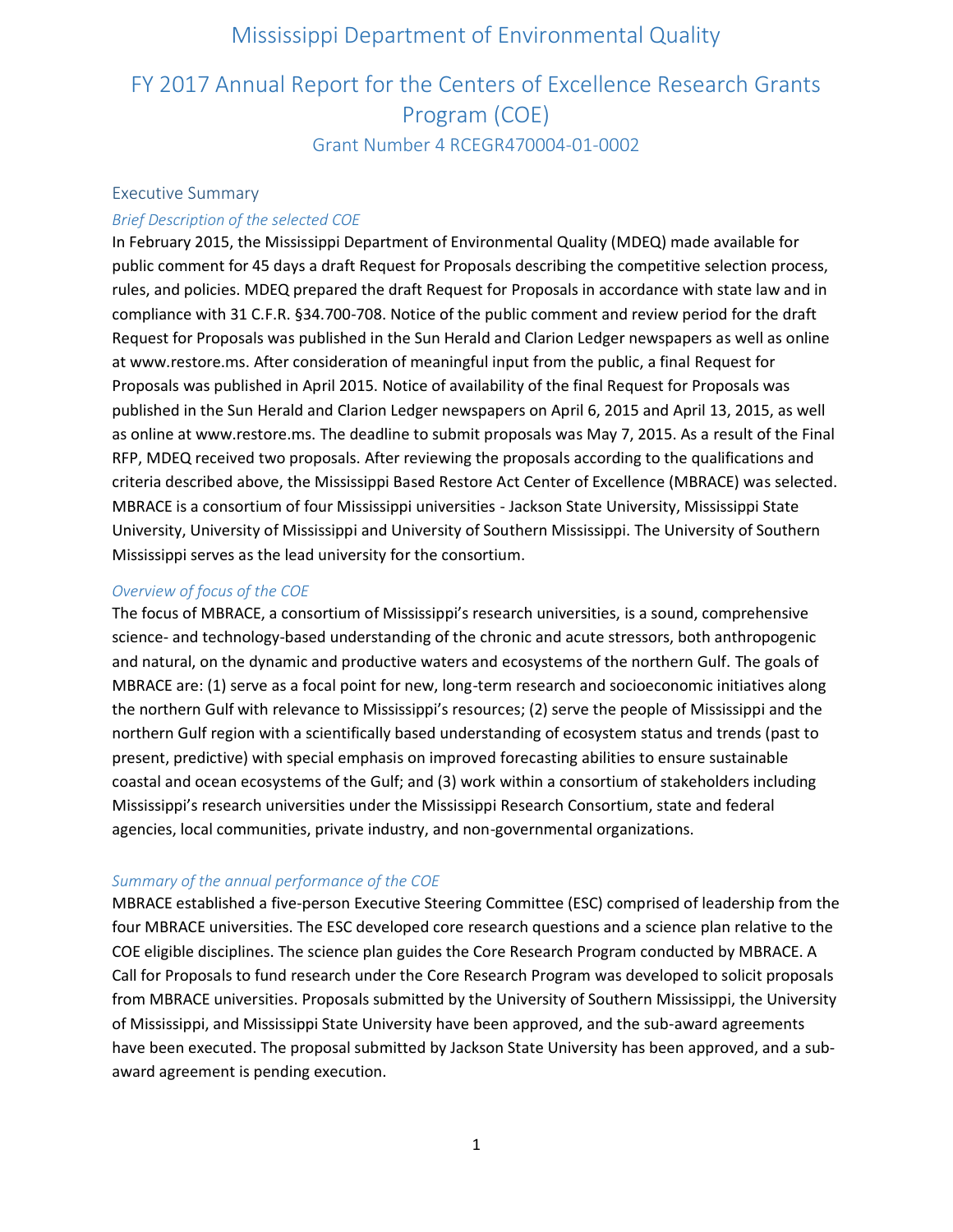# FY 2017 Annual Report for the Centers of Excellence Research Grants Program (COE) Grant Number 4 RCEGR470004-01-0002

#### Programmatic Elements

### *Award Recipient*

Treasury – MDEQ: Treasury issued the federal award to MDEQ in August 2015, with an effective date of September 1, 2016. MDEQ selected MBRACE to implement the Centers of Excellence Research Grants Program. MBRACE is a consortium of four Mississippi universities - Jackson State University, Mississippi State University, University of Mississippi and University of Southern Mississippi. The University of Southern Mississippi serves as the lead university for the consortium. During the reporting period, MDEQ performed a risk assessment of the sub-recipient and executed the sub-award for implementation of the Centers of Excellence Research Grants Program. MDEQ conducted routine monitoring and reporting, and participated in routine meetings with the Center of Excellence.

### *Award Sub-recipient/Consortium Lead*

MDEQ – University of Southern Mississippi: The sub-award agreement was executed on May 21, 2017, between MDEQ and the University of Southern Mississippi (Principal – Marcia Landen, DUNS - 62-333- 5775) for \$3,442,337.00. The funds will be used to implement the MBRACE program. This program will conduct research and development on the Gulf Coast Region that focuses on science, technology, and monitoring.

MBRACE was selected as the Mississippi's Center of Excellence under Bucket 5 of the RESTORE Act. MBRACE is a consortium of four Mississippi universities - Jackson State University, Mississippi State University, University of Mississippi and University of Southern Mississippi. The University of Southern Mississippi serves as the lead university for the consortium. The sub-award agreement was executed on May 21, 2017, between the Mississippi Department of Environmental Quality (MDEQ) and the University of Southern Mississippi (DUNS - 62-333-5775) for \$3,442,337.00. The funds will be used to implement the MBRACE program. This program will conduct research and development on the Gulf Coast Region that focuses on science, technology, and monitoring. The mission of MBRACE is to seek sound comprehensive science- and technology-based understanding of the chronic and acute stressors on the dynamic and productive waters and ecosystems of the northern Gulf of Mexico, and to facilitate sustainable use of the Gulf's important resources.

During the reporting period, MDEQ and MBRACE conducted routine monitoring and reporting activities, including monthly reporting submittal and monthly status calls, and participated in routine meetings. The University of Southern Mississippi submitted a budget modification request. This request is still under review with MDEQ. A Scientific Collection Permit was issued and submitted to the U.S. Department of the Treasury in accordance with Special Award Condition #3 of the Notice of Award.

During the reporting period, the MBRACE ESC finalized the Science Plan and submitted it to the U.S. Department of the Treasury to satisfy Special Award Condition #2 of the Notice of Award. MBRACE's long-term Science Plan focuses on Mississippi's directive toward sustainable coastal management through three major thrust areas: 1) monitoring and ocean observations, 2) modeling, and 3) process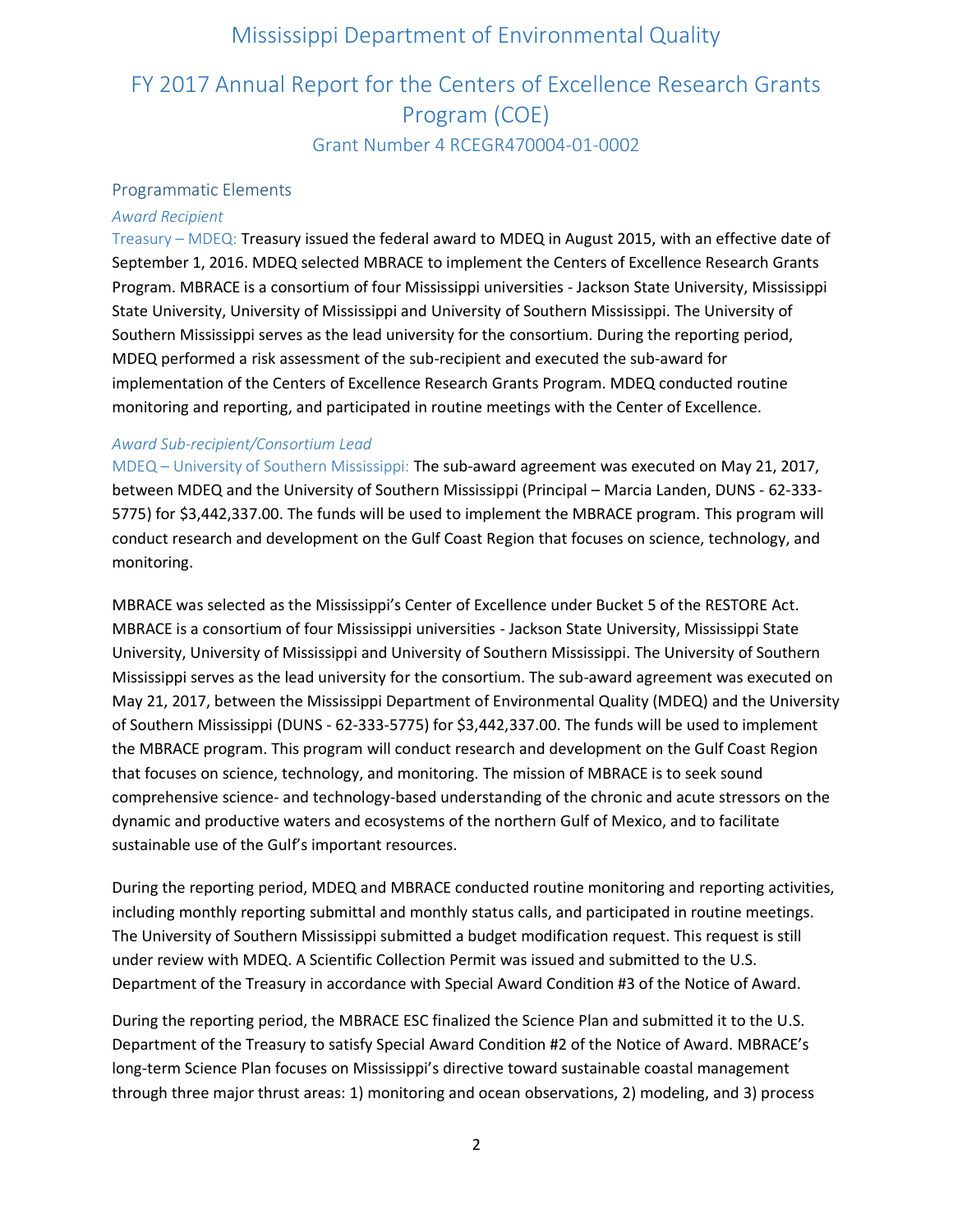# FY 2017 Annual Report for the Centers of Excellence Research Grants Program (COE) Grant Number 4 RCEGR470004-01-0002

studies. The MBRACE ESC also began developing a list of potential candidates to serve on the External Advisory Group (EAG); as of the end of this reporting period, the EAG had not been finalized. Representatives from MBRACE and MDEQ have also began discussions on data hosting.

During the reporting period, MBRACE personnel finalized the monitoring strategy for the Core Research Program sub-recipients, which includes requiring sub-recipients to submit monthly technical progress report forms. MBRACE finalized the required Data Management Plan and Policy, and it was submitted to MDEQ on September 7, 2017.

During the reporting period, the Call for Proposals for funding under the Core Research Program was finalized and distributed. MBRACE coordinated with the Mississippi-Alabama Sea Grant Consortium (MASGC) on the external review process of proposals submitted for funding under the Core Research Program. MASGC established the Technical Review Panel (TRP). The TRP reviewed the proposals and developed recommendations for funding, which were provided to the ESC for review prior to approving proposal. Proposals submitted by Mississippi State University, University of Mississippi, and University of Southern Mississippi were approved in August 2017. The proposal submitted by Jackson State University was approved in September 2017.

Proposals approved under the Core Research Program focus on understanding oyster reefs and their sustainability. MBRACE approved four projects that examine how ecological conditions relevant to oysters vary over time and between newly reported oyster reefs and adjacent unrestored oyster reefs in the Mississippi Sound:

**1. Water Quality and Benthic Habitat Observations for Enhanced Understanding and Sustainable Management of Oyster Reefs in the Mississippi Sound** Mississippi State University

Principal Investigators: R. Moorhead, P. Dash, A. Skarke

- **2. Abiotic and Biotic Influences on Current and Historic Distributions of Oyster Reefs** University of Mississippi Principal Investigators: M. Slattery, G. Easson, D. Gochfeld, S. Showalter, K. Willett
- **3. Sustainability and Restoration of Oyster Reef Habitat in Mississippi Sound: A Larval Transport and Recruitment Approach**

The University of Southern Mississippi Principal Investigators: J.D. Wiggert, K. Barbor, M.K. Cambazoglu, A. Diercks, S. Howden, S. Milroy, C. Rakocinski

### **4. Biosensors for the Measurement of Bivalve Valve Movement** Jackson State University Principal Investigators: K. Ali, F. Tuluri, H. Shih, R. Kafouri

USM's proposal for funding under the Core Research Program was approved for \$625,000; activities will be performed under the existing subaward between MDEQ and USM. These funds will be used for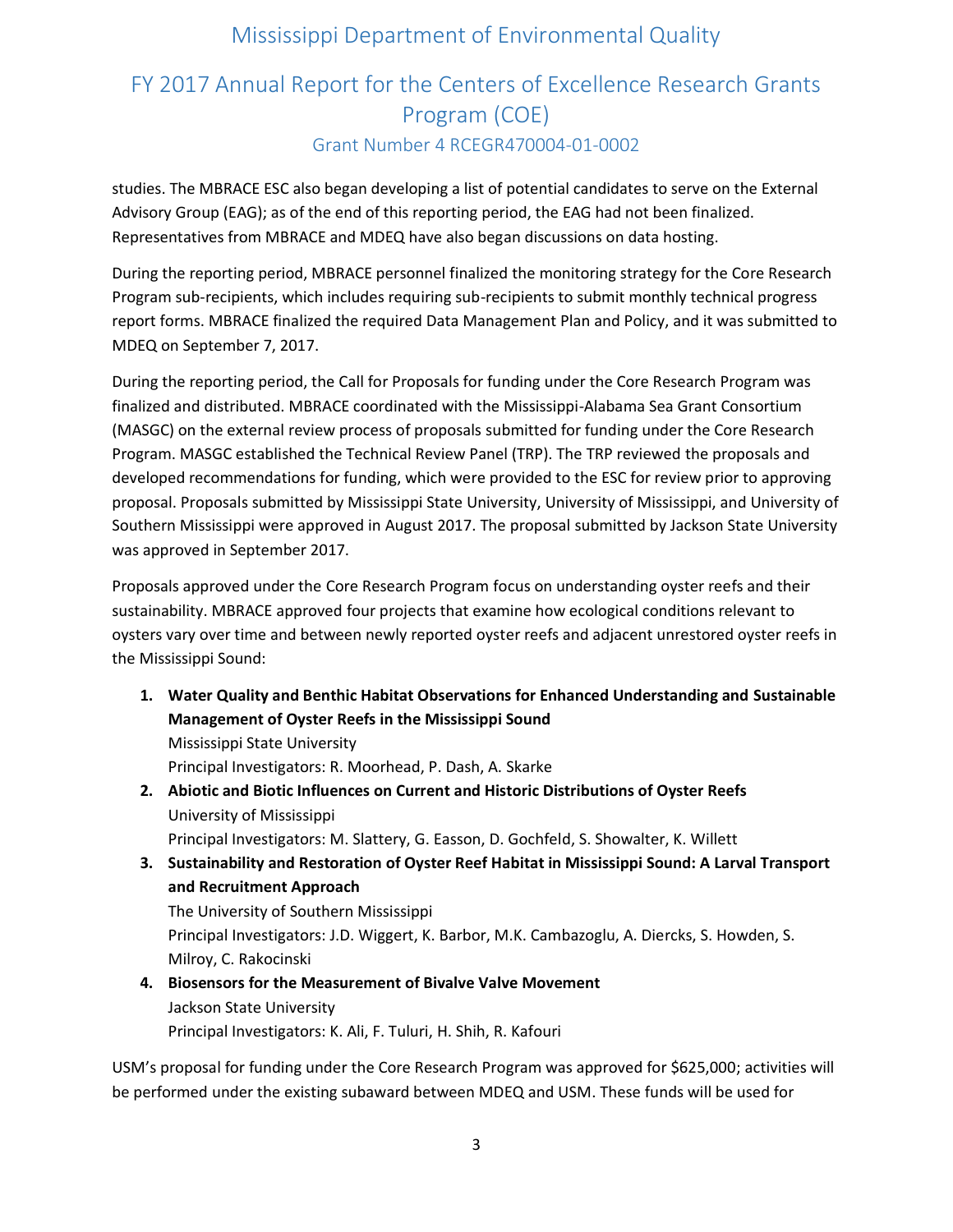# FY 2017 Annual Report for the Centers of Excellence Research Grants Program (COE) Grant Number 4 RCEGR470004-01-0002

research on the sustainability and restoration of oyster reef habitat in the Mississippi Sound. The University of Southern Mississippi began work on their project titled "Sustainability and Restoration of Oyster Reef Habitat in Mississippi Sound: A Larval Transport and Recruitment Approach." During the reporting period, researchers began collecting ocean current data using stations in Waveland and Pass Christian, Mississippi, and researchers conducted plankton sampling on September 21, 2017.

### *Lower-Tier Sub-Recipient(s)*

MBRACE is a consortium of four Mississippi universities - Jackson State University, Mississippi State University, University of Mississippi and University of Southern Mississippi. The University of Southern Mississippi serves as the lead university for the consortium. USM issued the following sub-award agreements during the reporting period:

University of Southern Mississippi – University of Mississippi: The sub-award agreement was executed on August 31, 2017, between University of Southern Mississippi and the University of Mississippi (Principal - Marc Slattery, DUNS –- 06-771-3560) for \$625,000. The funds will be used to identify differences in abiotic and biotic stressors at current and historic oyster reef sites, to better understand oyster reef health and to inform management regarding the best places and practices to improve oyster reef restoration strategies. The University of Mississippi began work on their project titled "Abiotic and Biotic Influences on Current and Historical Distributions of Oyster Reefs." During the reporting period, researchers coordinated with University of Southern Mississippi to submit a joint "MDMR Scientific Research Permit" application form. Permit # SRP-035-17 was approved and issued on September 8, 2017. Additional activities included transferring oyster broodstock from University of Southern Mississippi Gulf Coast Research Lab to University of Mississippi and collecting water and sediment samples.

University of Southern Mississippi – Mississippi State University**:** The sub-award agreement was executed on September 15, 2017, between the University of Southern Mississippi and Mississippi State University (Principal - Robert Moorhead, DUNS - 07-546-1814) for \$624,953.25. The funds will be used for research on the influence of water quality and benthic habitat conditions on the health of oyster reefs in the Mississippi Sound. Mississippi State University began work on their project titled "Water Quality and Benthic Habitat Observations for Enhanced Understanding and Sustainable Management of Oyster Reefs in the Mississippi Sound." During the reporting period, laboratory supplies were purchased and the procurement process for necessary field equipment was initiated.

Note: The sub-award agreement between the University of Southern Mississippi and Jackson State University will be executed during the next reporting period.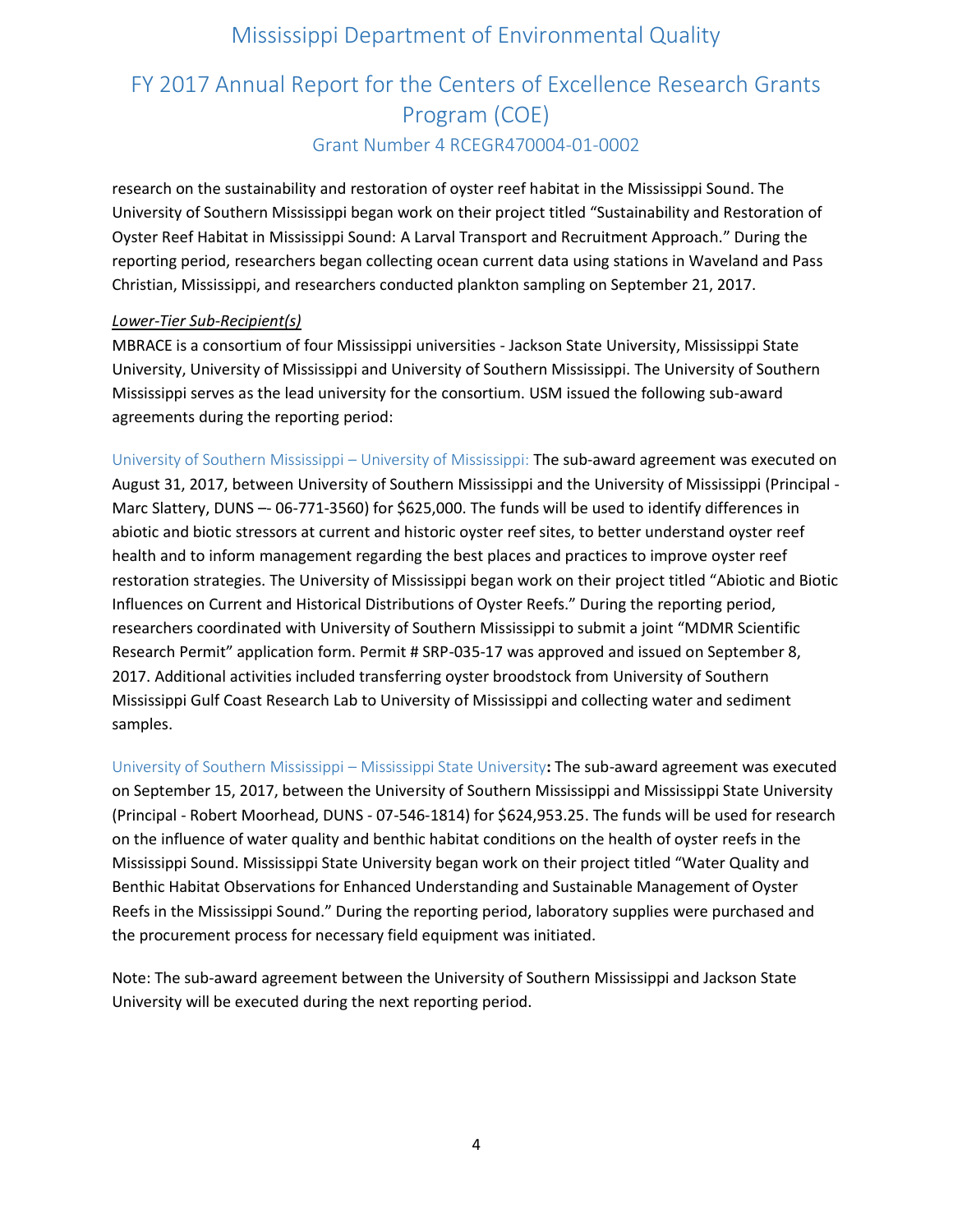# FY 2017 Annual Report for the Centers of Excellence Research Grants Program (COE)

Grant Number 4 RCEGR470004-01-0002

### Financial Elements

### *Award Recipient*

| Recipient:                        | Mississippi Department of Environmental Quality |
|-----------------------------------|-------------------------------------------------|
| Award Amount:                     | \$4,036,236.00                                  |
| Expenditures to Date: \$79,647.01 |                                                 |
| Funds Leveraged:                  | \$0.00                                          |

### *Award Sub-recipient/Consortium Lead*

| Sub-recipient:        | The University of Southern Mississippi |
|-----------------------|----------------------------------------|
| Sub-award Amount:     | \$3,442,337.00                         |
| Expenditures to Date: | <b>SO.OO</b>                           |
| Funds Leveraged:      | \$0.00                                 |

### *Lower Tier Sub-recipient(s)*

| Sub-recipient:               | University of Mississippi |
|------------------------------|---------------------------|
| Sub-award Amount:            | \$625,000.00              |
| <b>Expenditures to Date:</b> | \$0.00                    |
| Funds Leveraged:             | \$0.00                    |

| Sub-recipient:               | Mississippi State University |
|------------------------------|------------------------------|
| Sub-award Amount:            | \$624,953.25                 |
| <b>Expenditures to Date:</b> | \$0.00                       |
| Funds Leveraged:             | \$0.00                       |

Sub-recipient: Jackson State University Sub-award Amount: TBD. Sub-award agreement will be executed during the next reporting period. Expenditures to Date: Not Applicable Funds Leveraged: TBD. Sub-award agreement will be executed during the next reporting period.

### Gulf Coast Ecosystem Restoration Council Elements

### *Relevant Synergies/Collaboration with other RESTORE funding streams*

In 2016, MDEQ included a \$3.5 million project titled "Pascagoula Oyster Reef Complex Relay and Enhancement" on its initial Mississippi State Expenditure Plan (RESTORE Act Oil Spill Impact Component). This project supports the restoration and protection of natural resources by relaying oysters from the Pascagoula Oyster Reef Complex (ORC) to harvestable reefs and enhancing the ORC. This project may include benthic habitat mapping, reef monitoring, and relay of oyster resources to increase productivity on harvestable reefs. The data collected from the MBRACE-funded projects would help inform the outcomes of this project. MDEQ will coordinate the storing and analysis of the data to come out of various DWH-funded projects. This coordination will be key in leveraging results coming out of multiple projects and multiple funding mechanisms.